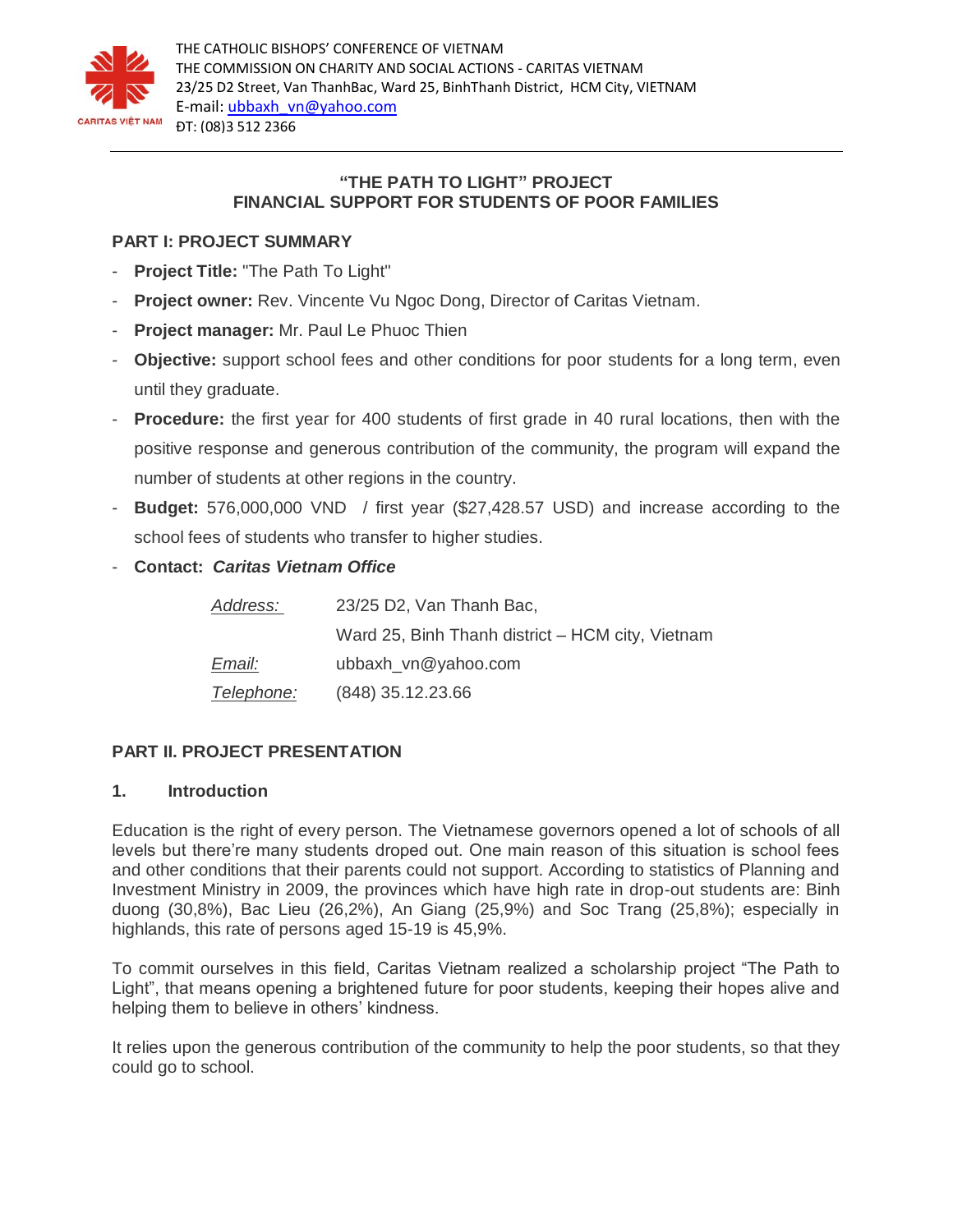**2. The purpose of the project**: Financial support for children of poor families starting from first grade until they finish their school life if their families could not support them.

# **2.1. Beneficiaries**: the students from poor families.

### **a**. *In the first phase of the program:*

- Giving priority to students from very poor families in rural areas
- Students aged 06 to 11 years: 400 students
- Maximum of 10 students in each region.

**b**. *In the future:* the beneficiaries may be older (high school students, or college, university…). This depends on the positive response of the community.

#### **2.2. Conditions for a student receiving the sponsorship:**

- They must be students of poor families actually (without any discrimination).
- Students must attend school seriously, promote every year.
- Only one child per family can receive the benefit.
- After each semester, students must submit grade report to the person in charge who send it to Caritas Vietnam.
- The student left school without appropirate reason, the local person in charge have to immediately notify the Central Office to stop subsidies. If he/she has legitimate reason, the program will consider each case ...
- If someone's family improve living conditions, they could suggest this scholarship for others.
- Students will be supported for 12 months. Three months in vacation will be transferred in the first month of school year.
- The student has been supported by different organizations could not receive this scholarship.

# **3.2. Management of funds:**

\* The amount of support for each child per month is 120,000VND.

\* The exective board will transfer money to the diocesan Caritas director two times / year:

\* The amount of annual contributions of benefactors as well as the children's allowance will be published in the report at the end of school year on website of Caritas Vietnam: **www.caritasvietnam.org**

#### **4. Sources of support:**

- The project "The Path to Light" is a long-term operation completely relying on contributions of the community. So we appeal for your constant and volunteer donations. We appreciate all of your supports to improve living standard of our people and build a more justice and peaceful society.

# *\* All donations should be sent to:*

**Commisson on Charity and Social Activities - Caritas Vietnam** *Address:* 23/25 D2, Van Thanh Bac Ward 25, Binh Thanh District, HCM City, Vietnam.